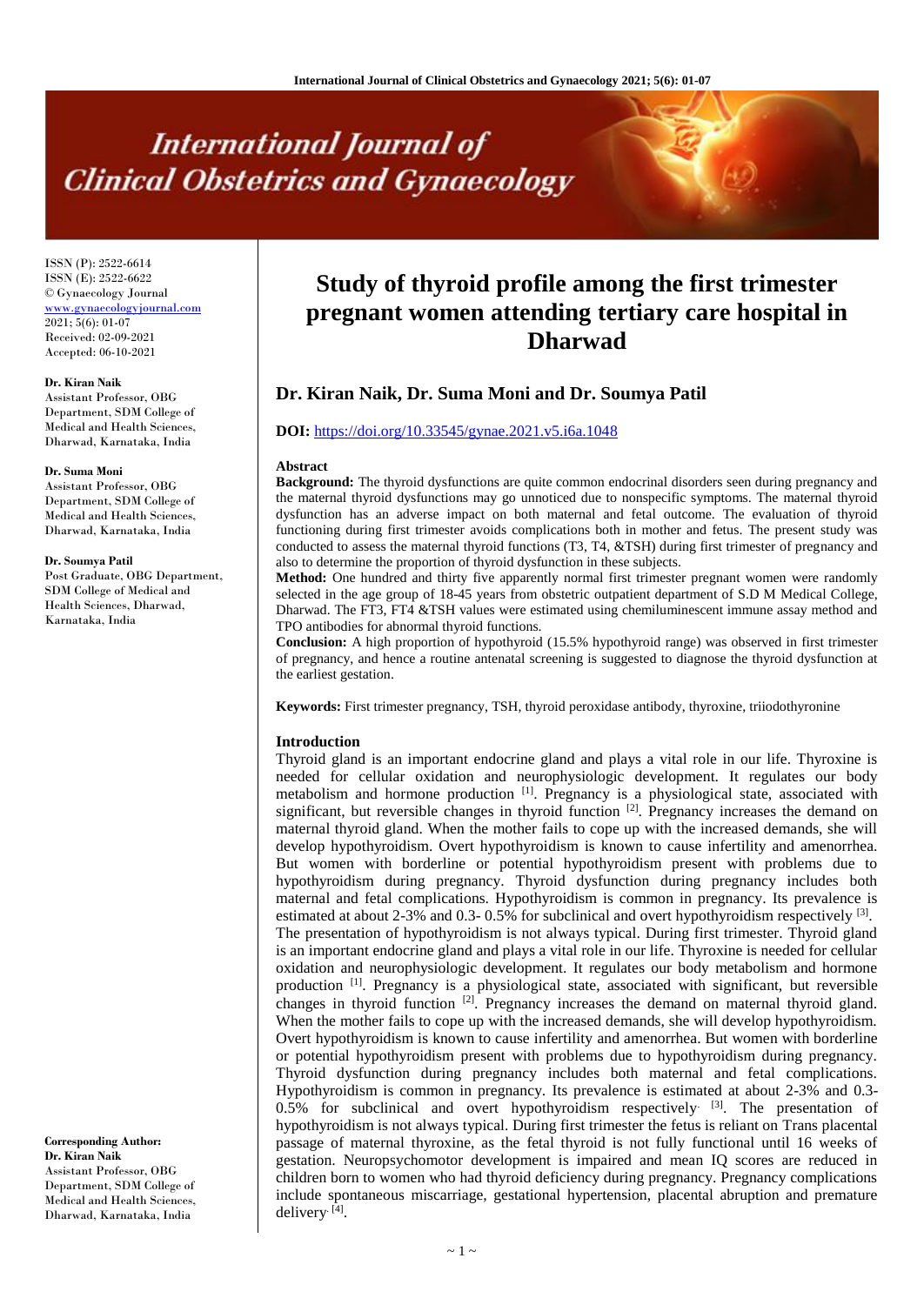Hyperthyroidism is known to occur in about 0.2-0.4% of all pregnancy and the commonest cause is grave's disease. But the hyperthyroidism has to be differentiated from hyper dynamic state of pregnancy, gestational transient thyrotoxicosis. Gestational transient thyrotoxicosis is self-limiting hyperthyroid state due to stimulatory effects of beta hCG [5].

Uncontrolled hyperthyroidism in pregnancy is associated with an increased risk of severe preeclampsia and four fold risk of low birth weight deliveries. Maternal hyperthyroidism may also result in fetal and neonatal hyperthyroidism [6]. Hence the present study intends to evaluate thyroid status in apparently normal first trimester of pregnant females during their first trimester to determine the abnormalities associated with thyroid functioning at the earliest and to initiate the measures that helps in preventing both maternal and fetal adverse outcomes.

# **Aims and Objectives**

- 1. Estimating proportion of thyroid dysfunction in first trimester pregnant women attending S D M medical college Dharwad OPD by thyroid profile testing.
- 2. Estimating TPO antibodies in women with abnormalities of thyroid profile.

# **Methodology**

A sample of 135 first trimester pregnant women attending to OBG OPD at S D M medical college Dharwad. Women with pregnancy, confirmed by UPT were selected randomly during May 2018 to May 2019 for the study. It was assessed whether they fit in to the inclusion criteria. Informed consent was then obtained for the participant in the study. A detailed history was taken regarding the symptoms, and signs of thyroid disorders. Menstrual history, obstetric history, past history, medical history, family history, personal history

- 1. A thorough general physical examination with reference to Pulse, blood pressure, temperature, respiratory rate wase noted followed by cardiovascular system, Central nervous system, Respiratory system, Local Thyroid examination and abdominal examination was done.
- 2. Women are sent for thyroid hormone profile testing FT3, FT4 & TSH by ELISA reader method.
- 3. The normal range of TSH in first trimester is 0.1 -2.5 μu/dl values outside this range was considered abnormal. All such women was asked to undergo Thyroid Peroxidase antibody testing.

# **Inclusion criteria for the study group:**

- 1. < 14 weeks gestation
- 2. Singleton pregnancy
- 3. Age group of 18 to 45 years.

# **Exclusion criteria for the study group:**

- 1. 1.Known chronic disorders diabetes mellitus and hypertension
- 2. Pregnant women with known thyroid abnormalities and on treatment.
- 3. Pregnant women not willing to give consent

#### **Results**

Study design: A hospital based case series study conducted on 135 first trimester pregnant women, to evaluate the thyroid status in them; and also to determine any thyroid abnormalities associated with it.

A 2ml of venous blood sample was collected from the antecubital vein in all the subjects and the thyroid profile (T3, T4 and TSH) was then determined by using chemiluminescence immune assay method. The data was then tabulated and statistically analysed.

# **Statistical tests used are**

**Mean:** Measure of central tendency

**Median:** Measure of dispersion

**Independent 't' test:** Was used to compare quantitative variable like T3, T4, and TSH between any two groups or characteristics or variables.

**ANOVA test:** Was used to compare quantitative variable like T3, T4, and TSH between any more than two groups or characteristics or variables

**Table 1:** Age wise distribution of cases

| Age in years  | No. of cases    | <b>Percentage</b> |
|---------------|-----------------|-------------------|
| $\leq$ 20     |                 | 12.6              |
| $21 - 25$     | 76              | 56.3              |
| $26 - 30$     | 34              | 25.2              |
| $>$ 31        |                 | 5.9               |
| Total         | 135             |                   |
| Mean $\pm$ SD | $24.5 \pm 3.57$ |                   |

 $NS = not significant, S=significant, HS = highly significant, VHS =$ very highly significant

Study observed that, maximum number of cases 76(56.3%) were belongs to in the age group of 21-25 years and minimum no. of cases were 8(5.9%) belong to the age group of  $\geq$  31. The mean and SD of age was  $24.5 \pm 3.57$ .



**Graph 1:** Simple bar diagram represents age wise distribution of cases

**Table 2:** Obstetrics parity wise distribution of cases

| <b>Obstetrics parity</b> |      | No. of cases | Percentage |  |
|--------------------------|------|--------------|------------|--|
| Primi                    |      | 54           | 40.0       |  |
|                          | ' i2 | 51           | 37.8       |  |
| Multigravida             | G3   | 21           | 15.5       |  |
|                          | G4   |              | 5.2        |  |
|                          | G5   |              | 1.5        |  |
| Total                    |      | 135          | .00.0      |  |

Study observed that, maximum number of cases were multigravida 81(60.0%). Out of which G2 were 51(37.8%), G3, G4 and G5 cases were 21(15.5%), 7(5.2%) and 2(1.5%) respectively. There were 54 (40.0%) of primi case.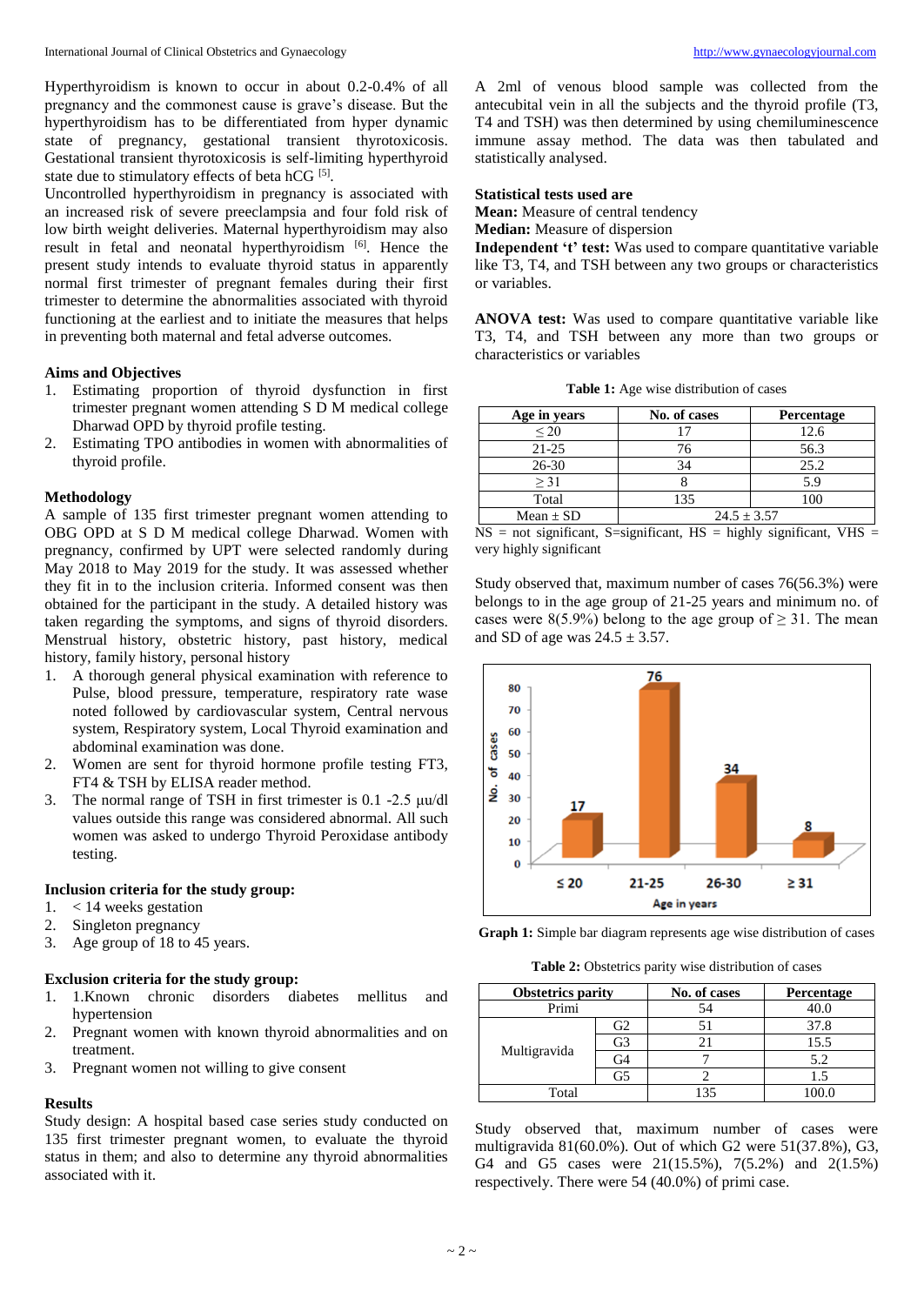

**Graph 2:** Pie diagram represents obstetrics parity wise distribution of cases

**Table 3:** Period of Gestation wise distribution of cases

| <b>POG In weeks</b> | No. of cases   | Percentage |
|---------------------|----------------|------------|
| $\leq$ 8 weeks      | 15             | 11.1       |
| 8--9 weeks          | 17             | 12.6       |
| $9-10$ weeks        | 31             | 23.0       |
| $10 - 11$ weeks     | 37             | 27.4       |
| $11 - 12$ weeks     | 23             | 17.0       |
| $12-14$ weeks       | 12             | 8.9        |
| Total               | 135            | 100        |
| Mean $\pm$ SD       | $10.20 + 1.43$ |            |

Study observed that, maximum number of cases 68 (50.4%) were belongs to in the gestational age group of 9--11 weeks and minimum no. of cases (8.9%) belonged to the gestational age group of  $\geq$  12 weeks. The mean and SD of gestational age was  $10.20 \pm 1.43$ 



**Graph 3:** Simple bar diagram represents period of gestation wise distribution of cases

**Table 4:** Age wise comparison of normal and thyroid dysfunction cases

|                        | <b>Normal</b> |                                 | <b>Thyroid dysfunction</b> |               | <b>Total</b> |               |
|------------------------|---------------|---------------------------------|----------------------------|---------------|--------------|---------------|
| Age in years           | No            | $\frac{0}{0}$                   | No                         | $\frac{6}{6}$ | No           | $\frac{0}{0}$ |
| $<$ 20                 | 16            | 94.1                            |                            | 5.9           |              | 12.6          |
| $21 - 25$              | 62            | 81.6                            | 14                         | 18.4          | 76           | 56.3          |
| $26 - 30$              | 29            | 85.3                            |                            | 14.7          | 34           | 25.2          |
| >31                    |               | 87.5                            |                            | 12.3          | 8            | 5.9           |
| Total                  | 114           | 84.4                            | 21                         | 15.6          | 135          | 100           |
| Chi-square test value  |               | $X^2$ yates = 0.973, P>0.05, NS |                            |               |              |               |
| P-value & Significance |               |                                 |                            |               |              |               |

 $NS = not$  significant,  $S =$  significant,  $HS =$  highly significant,  $VHS =$ very highly significant

Study observed that, there were 21 (15.5%) of thyroid dysfunction cases in the study. The proportion of thyroid dysfunction with normal cases were 5.4:1 and the hospital incidence rate of thyroid dysfunction in first trimester pregnant women was 15.5% Study reveals that, there was no statistical significance difference of normal and thyroid dysfunction cases in relation with age  $(P>0.05)$ 



**Graph 4:** Multiple bar diagram represents age wise comparison of normal and thyroid dysfunction

| <b>Table 5:</b> Comparison of Period of Gestation with normal and thyroid |  |
|---------------------------------------------------------------------------|--|
| dysfunction                                                               |  |

| <b>POG</b> in weeks                             |    | <b>Normal</b>                          | <b>Thyroid dysfunction</b>  |               | <b>Total</b>   |               |
|-------------------------------------------------|----|----------------------------------------|-----------------------------|---------------|----------------|---------------|
|                                                 | No | $\frac{0}{0}$                          | No.                         | $\frac{0}{0}$ | N <sub>0</sub> | $\frac{6}{9}$ |
| $\leq$ 8 weeks                                  | 15 | 100                                    |                             | 0.0           | 15             | 11.1          |
| 8--9 weeks                                      | 16 | 94.1                                   |                             | 5.9           | 17             | 12.5          |
| $9 - 10$ weeks                                  | 29 | 93.5                                   | $\mathcal{D}_{\mathcal{L}}$ | 6.5           | 31             | 22.9          |
| $10 - 11$ weeks                                 | 30 | 81.0                                   |                             | 19.0          | 37             | 27.4          |
| $11 - 12$ weeks                                 | 15 | 65.2                                   | 8                           | 34.8          | 23             | 17            |
| $\geq$ 12 weeks                                 | 9  | 75.0                                   | 3                           | 25.0          | 12             | 8.8           |
| <b>TOTAL</b>                                    |    | 114 84.4                               | 21                          | 15.6          | 135            | 100           |
| Chi-square test value<br>P-value & Significance |    | $X^2$ yates = 10.46, $P < 0.001$ , VHS |                             |               |                |               |

NS= not significant, S=significant, HS=highly significant, VHS=very highly significant

Study reveals that, there was statistically very highly significance association normal and thyroid dysfunction cases in relation with period of gestation (*P*< 0.001). Higher the period of gestation age have significantly more number of thyroid dysfunction cases as compare to lower gestation age in relation with normal cases.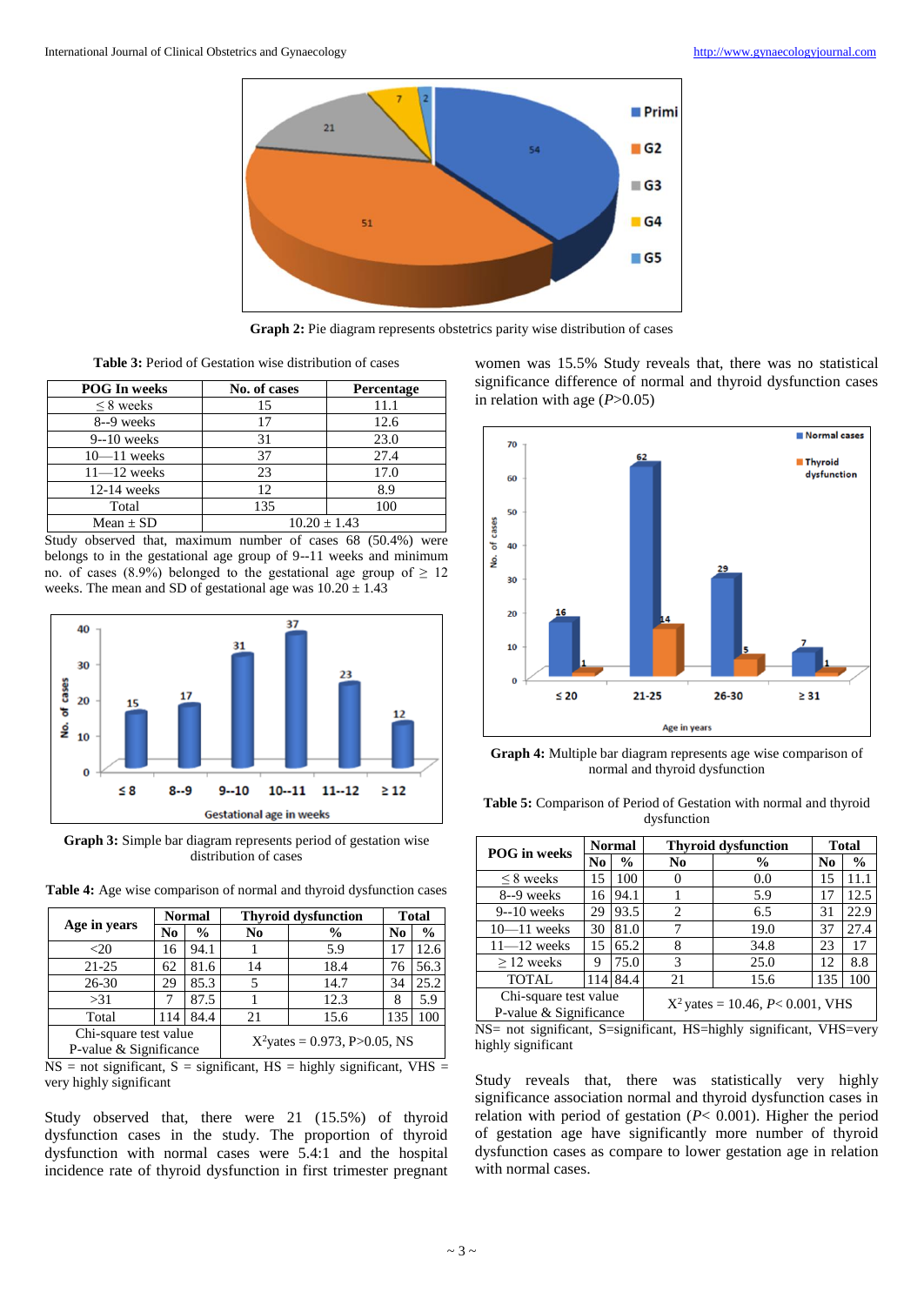

**Graph 5:** Multiple bar diagram represents Comparison of Period of Gestation with normal and thyroid dysfunction

**Table 6:** TPO wise distribution of thyroid dysfunction cases

| TPO      | <b>Thyroid dysfunction</b> | <b>Percentage</b> |
|----------|----------------------------|-------------------|
| Positive |                            | 4.8%              |
| Negative |                            | 95.2%             |
| Total    |                            | 100%              |

Study observed that, there were 20 (95.2%) of thyroid dysfunction cases in which TPO was done and found out to be negative. Only one case 1(4.8%) had positive TPO among thyroid dysfunction in the study. In the study hospital TPO rate was 4.8%.



**Graph 6:** Pie diagram represents TPO wise distribution of thyroid dysfunction cases

| <b>Table 7:</b> Comparison of mean TSH, FT3 and FT4 with normal and thyroid dysfunction cases |  |  |
|-----------------------------------------------------------------------------------------------|--|--|
|-----------------------------------------------------------------------------------------------|--|--|

| <b>Thyroid profiles</b> | <b>Normal case</b> | <b>Thyroid dysfunction case</b> | t- test value, P-value & Mean $\pm$ SD Mean $\pm$ SD Significance |
|-------------------------|--------------------|---------------------------------|-------------------------------------------------------------------|
|                         | $Mean \pm SD$      | $Mean \pm SD$                   |                                                                   |
| TSH                     | $1.96 \pm 0.89$    | $9.08 + 2.31$                   | $t = 17.48$ P= 0.00. VHS                                          |
| FT3                     | $2.73 + 0.61$      | $2.78 + 0.73$                   | $t = 0.769$ P= 0.443. NS                                          |
| FT4                     | $12.68 \pm 0.90$   | $12.72 \pm 0.87$                | $t = 0.802$ P= 0.424. NS                                          |

Study reveals that, there was statistically very highly significance difference of mean

TSH values among normal and thyroid dysfunction cases (P<0.001). The mean TSH values of thyroid dysfunction were significantly higher as compare with mean TSH normal values. Study reveals that, there were no statistical significance difference of mean FT3 and FT4 values among normal and thyroid dysfunction cases (P>0.05).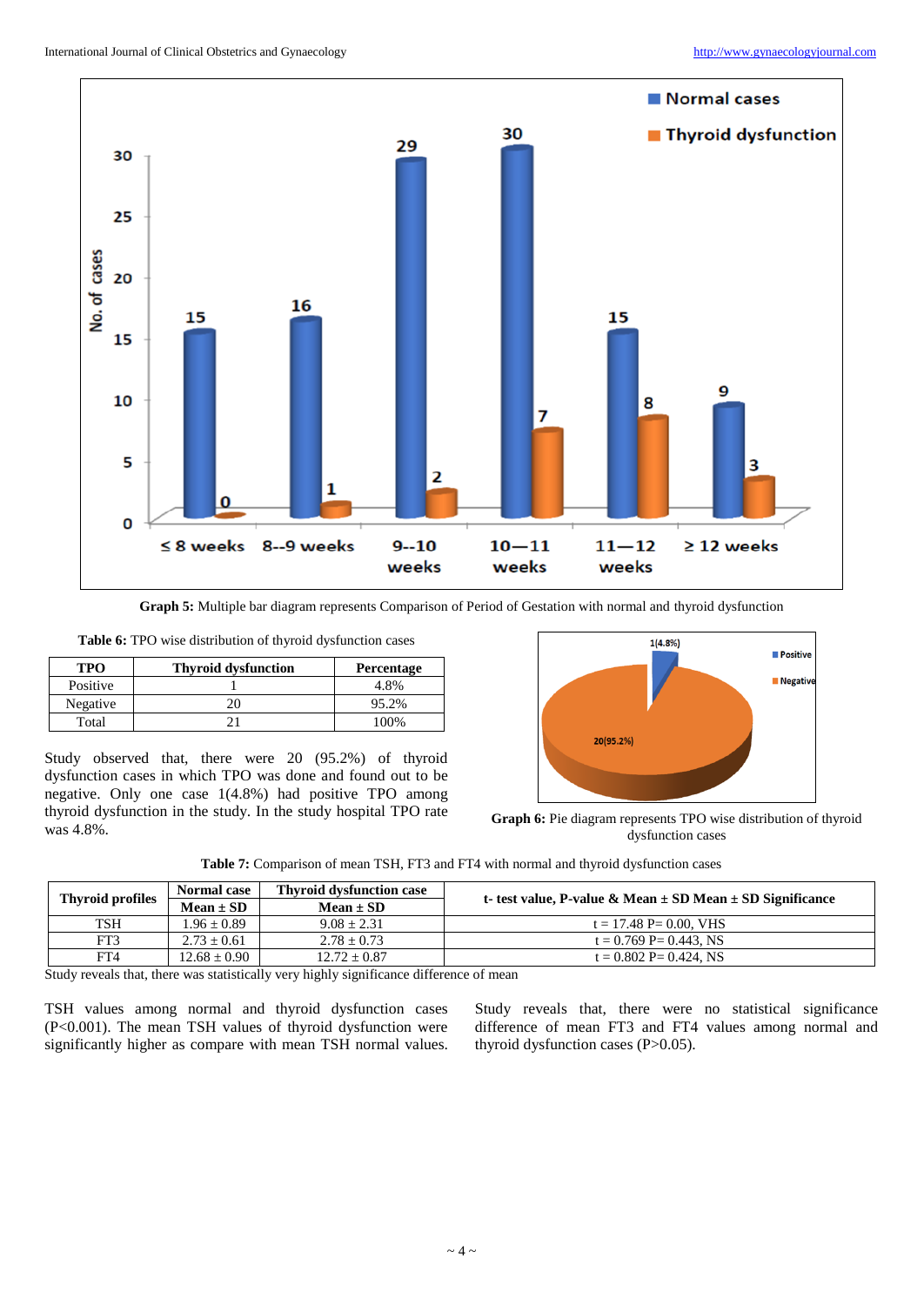

**Graph 7:** Multiple bar diagram represents comparison of mean TSH, FT3 and FT4 with normal and thyroid dysfunction cases

| <b>Table 8:</b> Comparison of Para, Living and Abortion cases with normal and thyroid dysfunction cases |  |  |
|---------------------------------------------------------------------------------------------------------|--|--|
|                                                                                                         |  |  |

| <b>Variable</b>                                                                                 |                | Normal cases $(N=114)$ |    | Thyroid dysfunction Cases $(N=21)$ | <b>Total</b> | Chi-square test, P-value & Significance |
|-------------------------------------------------------------------------------------------------|----------------|------------------------|----|------------------------------------|--------------|-----------------------------------------|
|                                                                                                 | N <sub>0</sub> | $\frac{0}{0}$          | No | $\frac{1}{2}$                      |              |                                         |
| Para                                                                                            | 84             | 73.7                   |    |                                    | 96           | $X^2$ vates = 2.36, P $>0.05$ , NS      |
| Living                                                                                          |                | 67.5                   |    | 52.4                               | 88           | $X^2$ vates = 1.79, P $> 0.05$ , NS     |
| Abortion                                                                                        |                | 20.2                   |    |                                    | 27           | $X^2$ vates = 0.021, P>0.05, NS         |
| NIC - a a chaidheachd - a chaidheachd IIC - Liabha a caoidheachd NIIC - acus biabha a cuidheach |                |                        |    |                                    |              |                                         |

 $NS = not significant, S = significant, HS = highly significant, VHS = very highly significant$ 

Study reveals that, there were no statistical significance difference of Para, Living and Abortions among normal and thyroid dysfunction cases (P>0.05).



**Graph 8:** Multiple bar diagram represents comparison of Para, Living and Abortion cases with normal and thyroid dysfunction cases

# **Discussion**

Pregnancy can be viewed as a state, in which a combination of events occurs to modify the thyroid economy  $[7]$ . There occurs the changes in thyroid hormone levels, TSH levels and even in thyroid binding globulin levels during normal pregnancy. The

thyroid dysfunction can be overlooked in pregnancy because of nonspecific symptoms and hyper metabolic state. Maternal thyroid dysfunction is associated with complications during pregnancy and can affect both the maternal and fetal outcome [8]. Therefore it is important to identify the thyroid disorders, early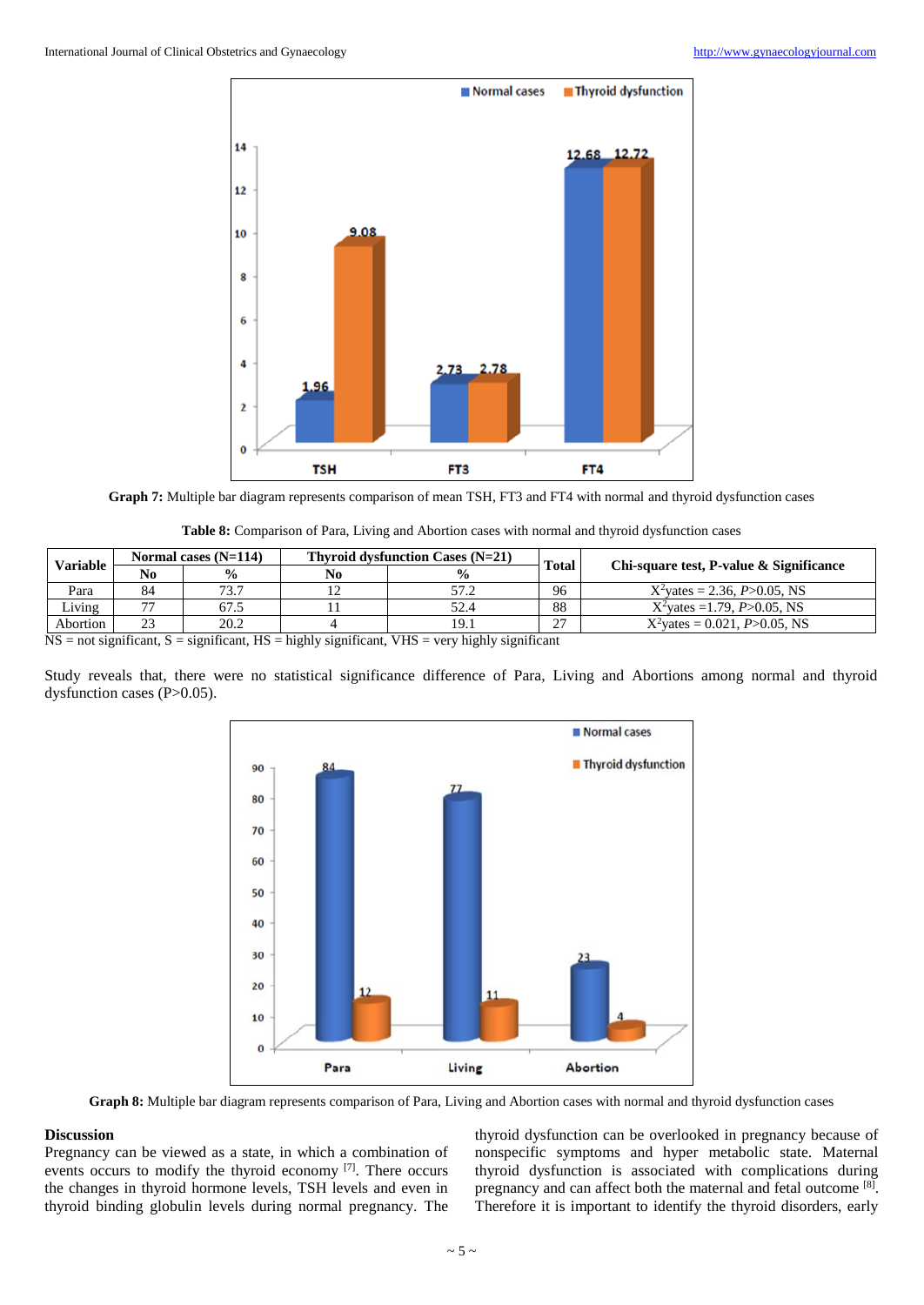Table 1 and graph 1 shows the age distribution of the subjects; majority of the subjects were in the age group of 21-25 years (56.3%).

Table 2 and graph 2 shows the obstetric parity wise distribution of cases. So among the study, it was observed that 54 (40%) were primigravida and 81% (60%) were multigravida. Which were divided based on number of gravidity.

Table 3 and graph 3 shows the distribution of cases based on period of gestation. From the above it was observed that 68(50.4%) were belong to in gestation age group of 9-11 weeks. This is similar to study conducted by Nambiar  $V^{[7]}$  *et al.* which showed that mean gestational age at presentation was  $10.03 \pm 10.03$ 1.87wks.

Table 4 and graph 4 shows age wise comparision of normal and thyroid dysfunction cases, Study observed that, there were 21 (15.5%) of thyroid dysfunction cases in the study.

The proportion of thyroid dysfunction with normal cases were 5.4:1 and the hospital incidence rate of thyroid dysfunction in first trimester pregnant women was 15.5%. Study reveals that, there was no statistical significance difference of normal and thyroid dysfunction cases in relation with age (*P*>0.05).

Table 5 and graph 5 shows comparision of period of gestation with normal and thyroid dysfunction the Study reveals that, there was statistically very highly significance association normal and thyroid dysfunction cases in relation with period of gestation (*P*<0.001). Higher the period of gestation age have significantly more number of thyroid dysfunction cases as compare to lower gestation age in relation with normal cases.

Table 6 and graph 6 shows TPO wise distribution of thyroid dysfunction, Study observed that, there were 20 (95.2%) of thyroid dysfunction cases have negative TPO among thyroid dysfunction. Only one case 1(4.8%) had positive TPO among thyroid dysfunction in the study. In the study hospital TPO rate was 4.8%.

Similar study done by Dinesh K. Dhanwal, Sudha Prasad *et al.* [9], screened 1000 pregnant women in first trimester. If TSH was deranged, then free T4 and T3 and thyroid peroxidase antibody were done. Their result showed that prevalence of thyroid dysfunction was high in this study, with subclinical hypothyroidism 13.5%, overt hypothyroidism 0.7%, thyrotoxicosis 0.3% and TPO Ab was positive in 6.82% of total,18.5% of subclinical and 71% overt hypothyroid patients.

Table 7 and graph 7 shows Comparison of mean TSH, FT3 and FT4 with normal and thyroid dysfunction. Study reveals that, there was statistically very highly significance difference of mean TSH values among normal and thyroid dysfunction cases (*P*< 0.001). The mean TSH values of thyroid dysfunction were significantly higher as compare with mean TSH normal values. Study reveals that, there were no statistical significance difference of mean FT3 and FT4 values among normal and thyroid dysfunction cases (P value were >0.05).

Table 8 and graph 8 shows Comparison of Para, Living and Abortion cases with normal and thyroid dysfunction cases. Study reveals that, there were no statistical significance, difference of Para, Living and Abortions among normal and thyroid dysfunction cases (*P*>0.05).

The increase in thyroid hormone levels can be attributed to several mechanisms. During pregnancy, there is an increased concentration of estrogen which influences the increase in the synthesis of hepatic TBGs. It also prolongs the half-life of thyroid binding globulins from 15 mins to 3 days because of estrogen induced sialylation. Hence there is decreased hepatic clearance resulting in increase in total T3 and total T4 levels.

During pregnancy TBG levels begin to increase after 6-8 weeks of gestation<sup>10</sup> and reaches a plateau around mid-gestation and remains high of about 2-3 times of preconception levels until term. Hence the levels of total T4 increase sharply between 6-12 wks of gestation, and progress more slowly thereafter and stabilize around mid-gestation. More over the changes in albumin and free fatty acid concentration which facilitates the binding of T4 and T3 to carrier proteins and lowers the concentration of free thyroid hormones levels. This leads to further stimulation of  $T4$  and T3 synthesis [11]. The placenta secretes hCG, a glycoprotein hormone, sharing common  $\alpha$ subunit with TSH but having unique β sub unit, which confers specificity. hCG or a molecular variant, acts as a TSH agonist, having thyrotrophic activity leads to elevated levels of thyroid hormones in first trimester which contribute to the cause of gestational transient hyperthyroxinaemia, seen in about 0.3% of pregnancies. This is commonly seen in hyperemesis gravidarum, multiple pregnancy and molar pregnancy [11]. T4 is a precursor of T3, which is major active form of thyroid hormone, T4 gets deiodinated to T3 and hence there is increased turnover of T4. This leads to relative hypothyroxemia and an increase in the production of T4 due to increased demand. About 80% of T3 produced in the body is derived extrathyroidally from T4 deiodination. T4 level is equilibrated in circulation on a manufacture and expenditure basis. Levels of thyroid hormones are determined not only by synthesis /secretion but also by their metabolism. The variations in T3 and T4 levels seems to be need based  $^{[12]}$ .

The enzyme type III deiodinase, produced by placenta, converts T4 to rT3 and T3 to diiodotyrosine and it has extremely high activity during fetal life. During fetal life as there is an increased demand for T4 and T3 hormones by the fetus, and as it mainly depends on maternal thyroid hormones in early pregnancy until 12-14weeks, it causes an increased production of these hormones which ultimately leads to an increase in circulating concentrations of the same hormone [13].

In this study out of 135 pregnant women, the 79(58.51%) subject had TSH values of  $\leq 2.5 \mu$ IU/ml, 34(25.18%) subjects had TSH values between 2.5-4 μIU/ml and 22(16.29%) subjects had TSH values >4 μIU/ml. This variation in TSH values can be explained by following mechanism.

Thyroid economy differs between the healthy pregnant women and healthy non pregnant women. Compared with preconceptional levels, TSH concentration is lower throughout the pregnancy. TSH is lowest in the first trimester of pregnancy [8] .

The decrease in TSH level could be attributed to the thyrotrophic action of hCG, which is a thyroid regulator in normal pregnancy, because of hormone specific β subunits and extracellular receptor binding domains of hCG and TSH share multiple similarities [14].

In normal pregnancy, the placenta produces hCG in first week of conception and levels peak at week 10, before decreasing and reaching a plateau by week 20. Between 8 and 14 wks of gestation, the changes in hCG and TSH are mirror images of each other, with a significant negative correlation between the two [8]. The structural homology between hCG and TSH, where they contain a common α subunit and the hormone specific beta subunits share 85% sequence homology in first 114 amino acid and 12 cysteine residues at highly conserved position, hence their tertiary structures are very similar [15].

Therefore during first trimester of pregnancy the elevated hCG levels leads to transient increase in thyroid hormone levels and in turn causes partial suppression of TSH secretion, but not high